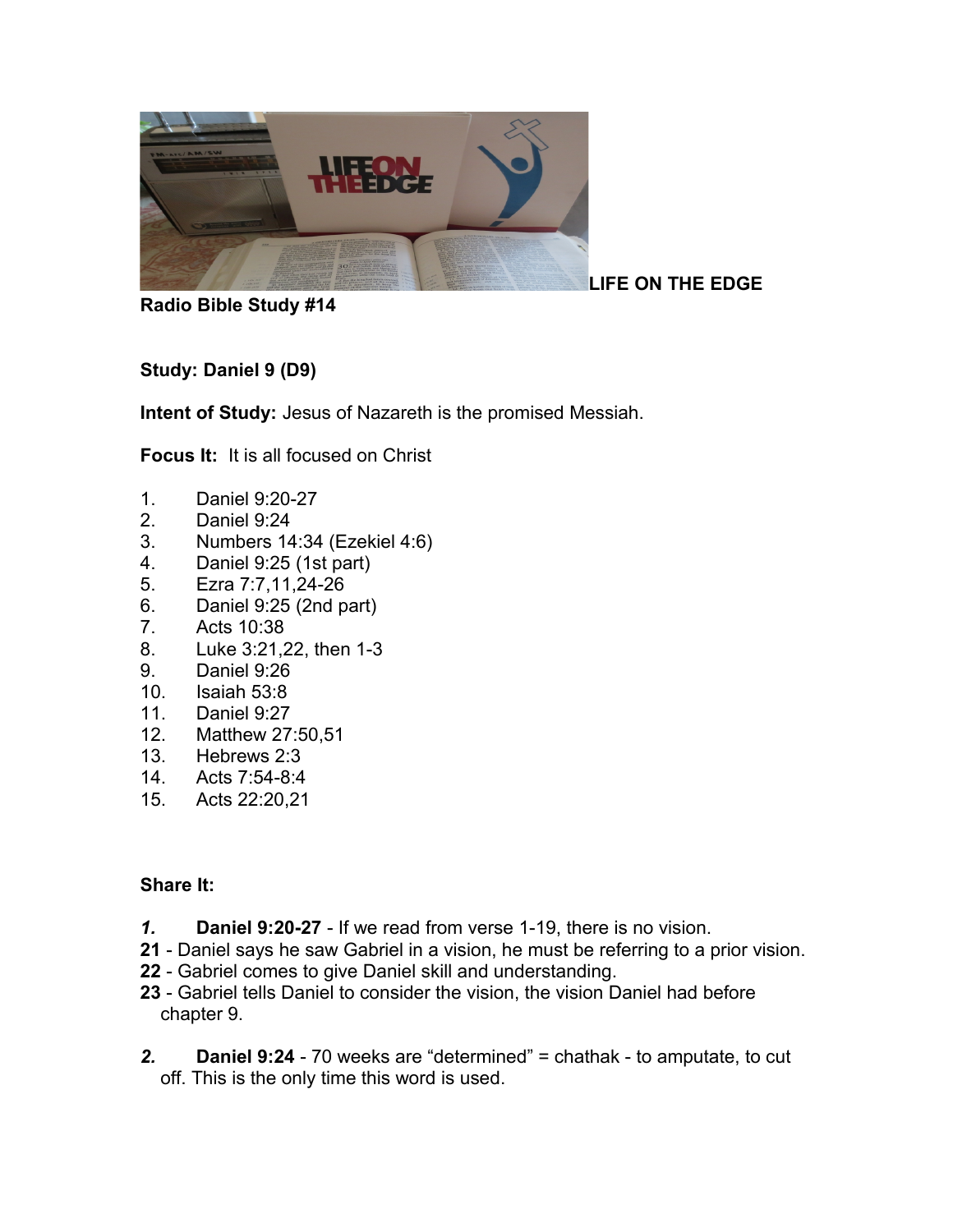The vision has to have a time element because that is what Gabriel is coming to help him understand.

In Bible prophecy there is a principle where a day is equal to a year.

## *3.* **Numbers 14:34 (Ezekiel 4:6 ; Luke 13:31-33)**- day/year principle.

**Chart** 

24 - Six things that need to be done.

*4.* **Daniel 9:25** - Starting point for the 70 weeks, the command to restore and build Jerusalem. Ending point, until Messiah the Prince.

When did the command go forth to restore and build Jerusalem?

*5.* **Ezra 7:7,11,12-26 esp. 24-26** - In the seventh year of Artaxerxes he tells Ezra to return to Jerusalem and restore the temple.

**8,9** - The command is given on the first day of the first month (spring), Ezra gets to Jerusalem in the fifth month (autumn) when it goes into effect. Autumn of 457 BC.

*6.* **Daniel 9:25** - 457 go forward 483 years = 27 AD. No zero year

Was Christ anointed?

*7.* **Acts 10:38** - Jesus was anointed with the Holy Spirt.

At what event was Jesus anointed with the Holy Spirit?

*8.* **Luke 3:21,22,1-3** - Jesus is anointed with the Holy Spirit at His baptism. **1-3**: What year was it? The fifteenth year of the reign of Tiberius Caesar, 27 AD.

*9.* **Daniel 9:26** - Sometime after the 62 weeks the Messiah will be cut off, but not for Himself.

*10.* **Isaiah 53:8** - Why was the Messiah cut off? For *the transgression of His*  people*.*

Does that mean He was cut off for Himself? *No, He was cut off for His people.* 

*11.* **Daniel 9:27** - There is one week left, in the middle of the week He shall bring an end to sacrifices.

At what event did the sacrificial system cease to have meaning? *At the cross.* 31 AD. (Fall of 27 - fall of 28 - fall 29 - fall 30  $+$  6 months = spring of 31)

Mark 1:14,15 - Jesus begins His ministry, He says, "The time is fulfilled." He is referring to the 69 weeks.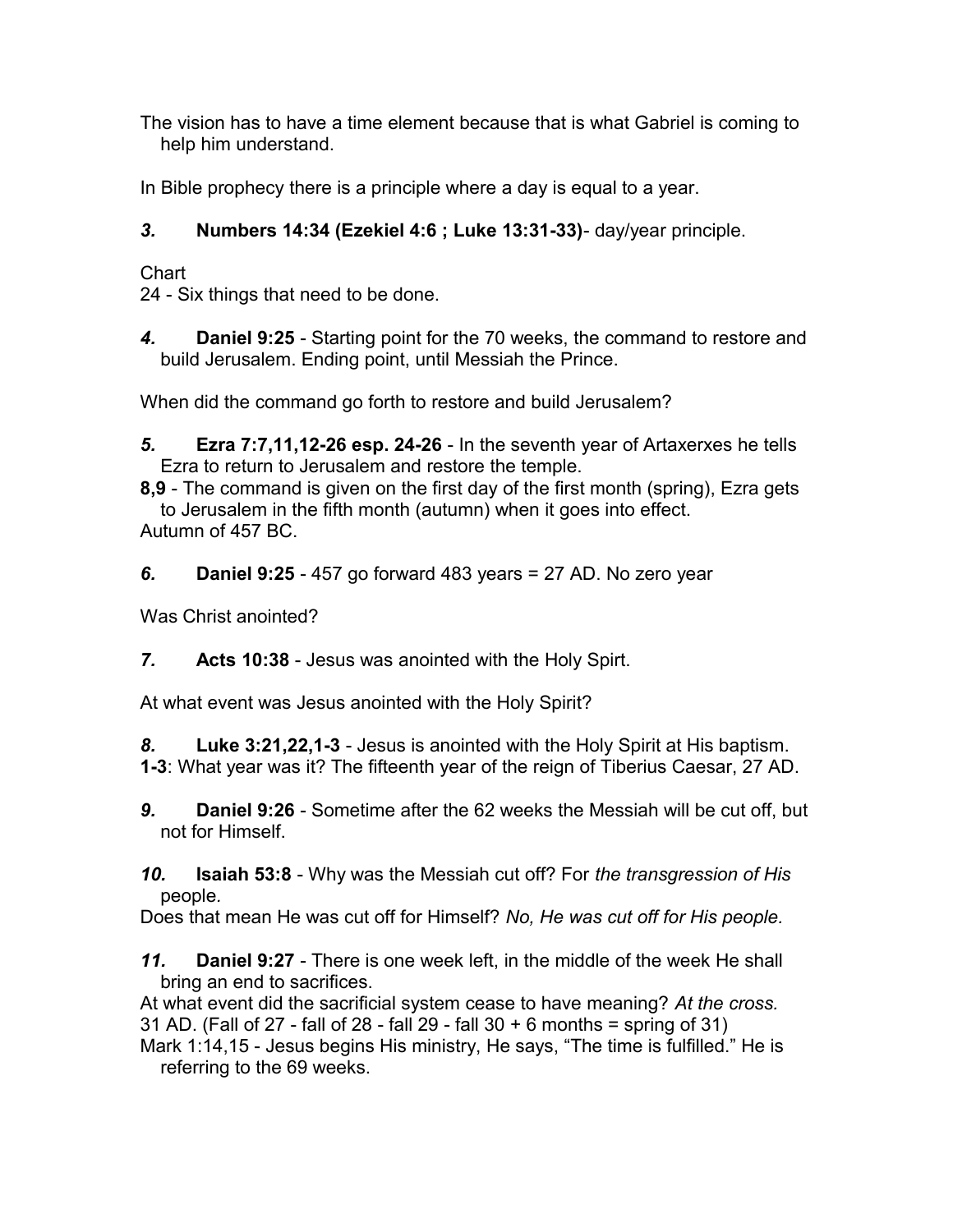Jesus' ministry was 3.5 years - based on 4 passovers happening, found by reading the entire book of John.

*12.* **Matthew 27:50,51** - Shekinah glory was hanging on the cross. God tore the curtain to show that the sacrificial system was over.

How is it that Jesus, who dies in the middle of the week, can confirm the covenant with many for the entire week?

*13.* **Hebrews 2:3** - At first who came preaching salvation? *Jesus.* How was it confirmed? *By those who heard*. It was preached for the last 3.5 years by those who had heard Him teaching.

Jesus of Nazareth IS the promised Messiah.

The Jews were given 490 prophetic days = 490 literal years to spread the gospel and they failed.

What happens at the end of the 70 week prophecy?

*14.* **Acts 7:54-8:4** - Those who were scattered went preaching the Word. Fall of 34 AD Stephen is stoned.

*15.* **Acts 22:20,21** - In the fall of 34 AD the Gospel goes to the gentiles. Saul is commanded to take the Gospel to the gentiles.

If we take out the 70th week, the gospel would never get to us.

**Appeals:** Jesus is the focus of the 70 week prophecy, is Jesus the focus of your life?

If not, what would keep you from making Him the focus of your life?

If there is something in our life that is keeping us from focusing on God, here's what the Bible says we can do about it, 1 John 1:9.

Next week we'll learn about a bigger time prophecy that the 70 weeks was cut off of.

## **Simple Questions with Simple Answers:**